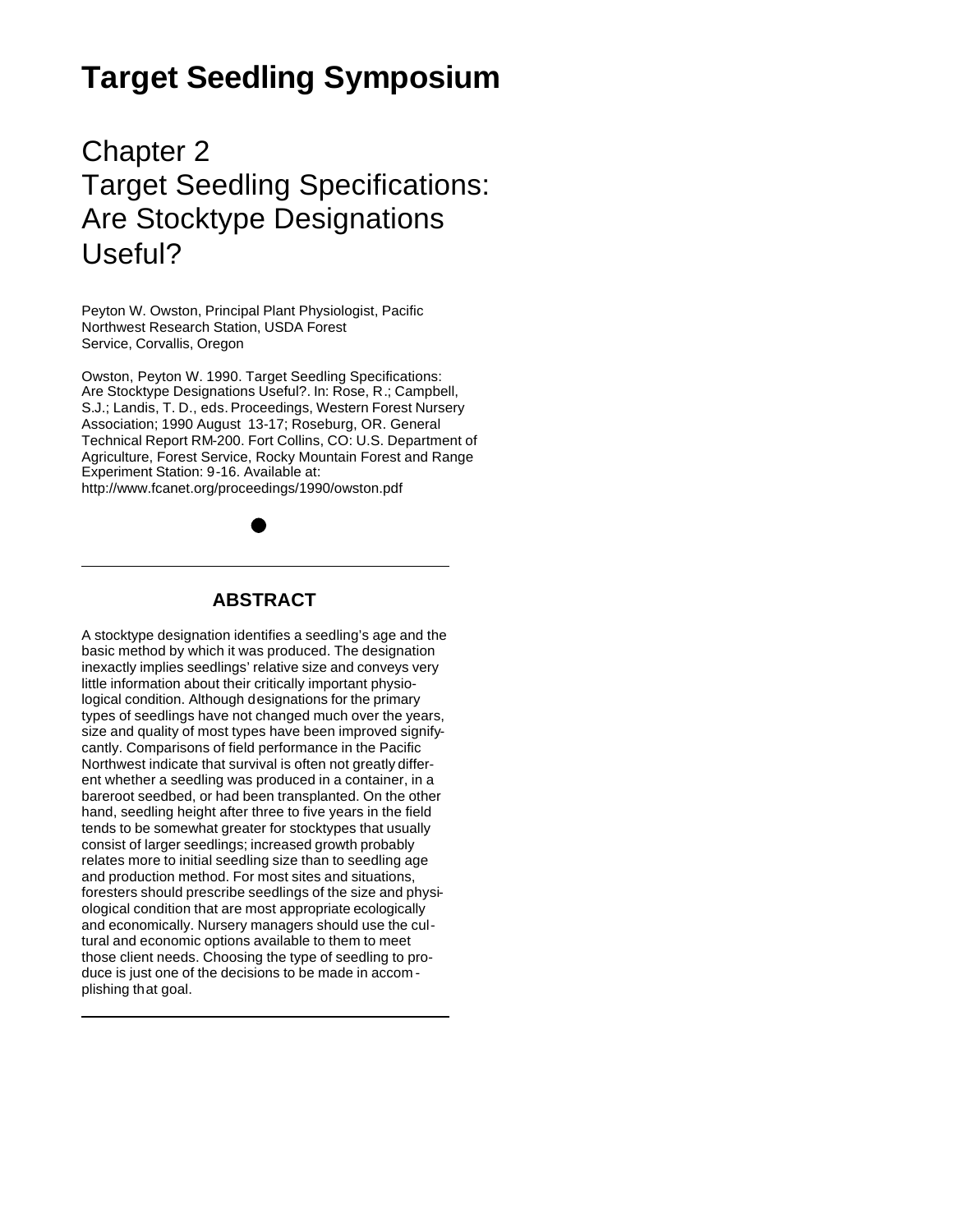## **2.1 Introduction**

A seedling's "stocktype" tells us its age and by what general method it was produced (e.g., bareroot, containergrown, transplant, or a combination of methods). Stocktype designation, per se, relates only inexactly to seedling size and even less to physiological condition. Production of different stocktypes, however, was the first attempt at growing seedlings targeted for specific sites. Foresters of earlier generations knew the species and size of seedlings they wanted for the sites on which they were planting them.

Furthermore, they knew from experience approximately what size of seedling they would get by specifying species and stocktype. Times have changed. More stocktypes are available; seedling sizes for a given type have increased markedly as technology has improved; and economic realities demand refinements to achieve even better seedling performance than obtained in the past. Most of the other papers in this symposium indicate, at least by inference, that specifying stocktype is not sufficient to target seedlings for specific sites, and I agree. Furthermore, I believe that results of empirical field comparisons of stocktypes are primarily applicable to the particular combinations of nurseries, stock, and sites tested.

I believe, however, that stocktype designation is useful—it is a good communication tool; the basic types have some general characteristics that affect use and performance; and comparisons in the field are useful for specific, localized situations.

# **2.2 Terminology**

Development of new stocktypes in recent years has resulted in confusing terminology. Thus, for this paper, I will define the basic terms that I will be using:

Seedling—a very young tree regardless of where and how it is growing.

Nursery stock and planting stock—synonymous terms denoting seedlings being grown or having been grown for outplanting on forest sites.

Stocktype—a class of nursery stock produced by one or more of the basic production methods –bareroot, container, transplant, and so forth—for a particular length of time. Special treatments used in production are not considered part of the designation. For example, seedlings inoculated with mycorrhizal fungi are not a separate stocktype. Nor is species considered part of the designation.

Bareroot seedlings—seedlings grown in soil in traditional outdoor nursery beds and lifted from the beds for packing and shipping with their roots essentially bare of soil. I consider a transplant to be a type of bareroot seedling.

Container seedlings—those grown in individual pots and usually, but not necessarily, in greenhouse or shadehouse nurseries.

Plug seedlings—container seedlings that are extracted from their containers and planted with a plug of roots and potting mixture. Since this is, by far, the most common technique, the terms "container" and "plug" seedling are often used synonymously.

Transplants—seedlings that were started from seed in either a bed of soil or in some type of container and then transplanted into an outdoor bed for subsequent lifting as a bareroot plant.

Miniplugs—seedlings grown in very small containers (about one cubic-inch volume) of several configurations (cubical or tubular). They are usually grown in the container for only three to six months and are produced solely for transplanting into a nursery bed and later lifting as bareroot plants. Thus, they warrant a designation separate from standard plugs.

Stocktype is usually expressed as a two-part code, with the parts separated by a plus sign (e.g., 1+0, 2+0, P+1, MP+1) or a dash (e.g., 1-0, 2-0, P-1 MP-1). If the first part is a digit, the stock was grown in a traditional outdoor seedbed; the digit represents the number of years (i.e., growing seasons) it grew in the bed in which its seed was sown. The second digit represents years in a transplant bed. Thus, a tree to be outplanted as a two-year-old bareroot seedling directly from its original seedbed is termed a 2+0 seedling; a seedling transplant ed for the second year is a 1+1. If the first part of the stocktype designation is a letter, the stock was started in a container. Since standard container seedlings are normally grown for one year (season), I designate them as P+0's (P for plug with a one year growing time understood). A seedling grown one year in a container and then put into a transplant bed for a second year is termed a P+1. Miniplug transplants are designated as MP+1.

One suggestion I have for the industry is not to devise a new stocktype designation for every variation of similar practices-at least not for industry -wide use. Detailed designations are fine for individual organizations, but a complicated system probably will not be widely accepted.

One proposal for designation by type of production, size, and intended season of planting was proposed at the Western Forest Nursery Meeting over 15 years ago (Nicholson 1974). It seemed like an efficient, useful system; but it has never been widely used.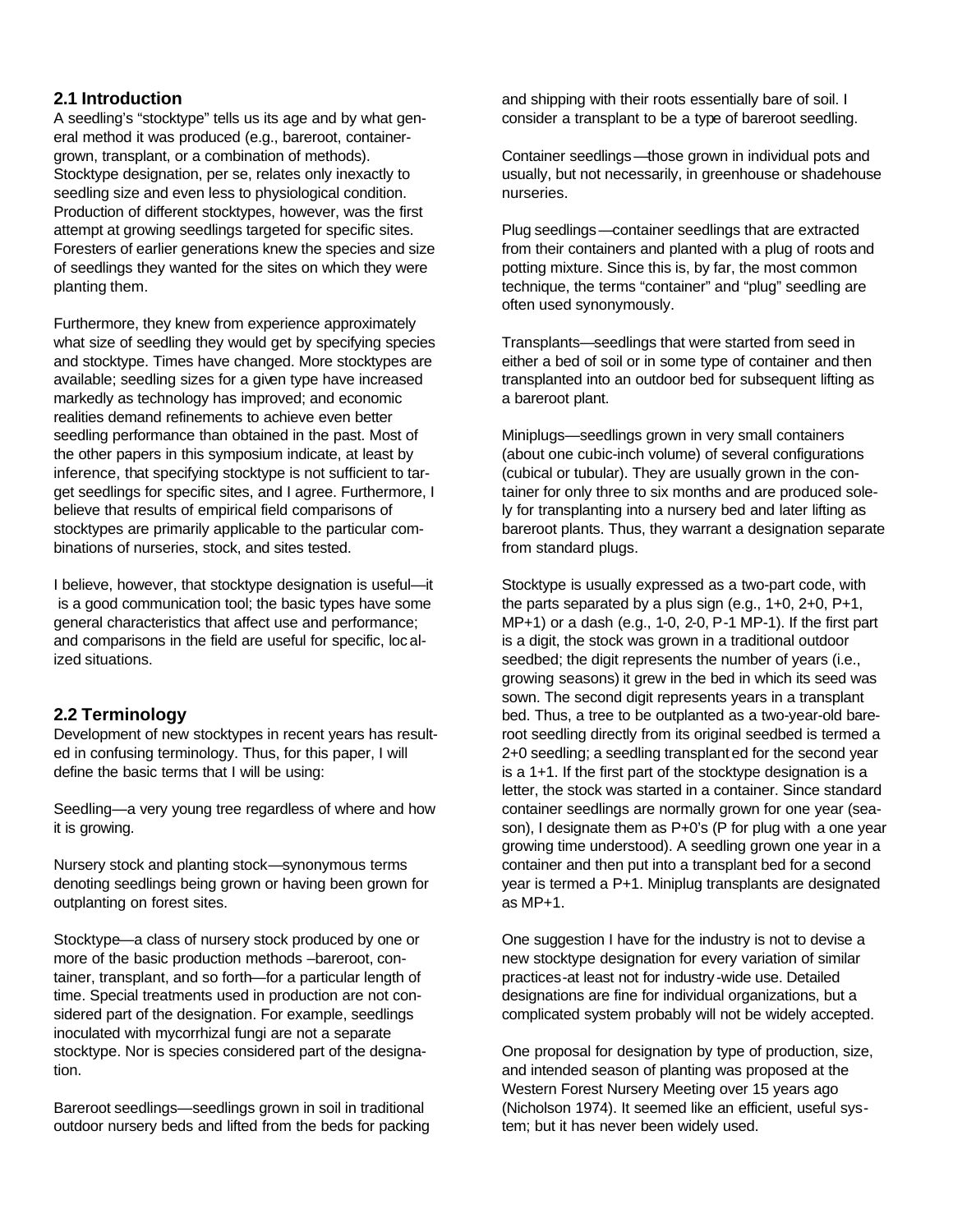**Let's keep basic stocktype designation as a simple communication tool for all of us to use and readily understand.**

## **2.3 Stocktype Characteristics and Uses**

#### **2.3.1 Common stocktypes**

Stocktypes can be conveniently grouped into bareroot, container, combination, and minor types. The most commonly used stocktypes are relatively few in number, and their production and use tend to vary by region (Table 2.1).

Stocktypes also have some differences in basic characteristics that influence where they are used (Table 2.2). Although these differences relate to targeting in a general sense, I want to restate my introductory comment that stocktype does not define a target seedling with the accuracy and detail that current practices require.

#### *Table 2.1—Common stocktypes.*

| STOC K<br>TYPE       | <b>REGION(S) OF PRIMARY</b><br>PRODUCTION AND USE |
|----------------------|---------------------------------------------------|
| <b>Bareroot</b>      |                                                   |
| 1+0                  | temperate zones, mostly warmer parts              |
| $2+0$                | temperate zones, mostly cooler parts              |
| $3+0$                | temperate zones, mostly cooler parts              |
|                      |                                                   |
| $1 + 1$              | temperate zones, mostly cooler parts              |
| $2+1$                | temperate zones, mostly cooler parts              |
| $2+2$                | temperate zones, mostly cooler parts              |
|                      |                                                   |
| Container            |                                                   |
| P+0, large container | tropics                                           |
| P+0, small container | temperate and boreal zones                        |
|                      |                                                   |
| Combination          |                                                   |
| $P+1$                | temperate zones, cooler parts                     |
| $MP+ 1$              | temperate zones (exclusively for                  |
|                      | transplanting)                                    |
|                      |                                                   |

#### *Table 2.2—Relative stocktype characteristics.*

| Stocktype | <b>Bareroot</b> | Size    | Plantability     | Cost    |
|-----------|-----------------|---------|------------------|---------|
| $1+0$     | Yes             | Small   | Easy             | Low     |
| $2+0$     | Yes             | Average | Average          | Average |
| $1 + 1$   | Yes             | Av. to  | Av. to Difficult | High    |
| $2+1$     | Yes             | Large   | <b>Difficult</b> | High    |
| $P+0$     | No              | Large   | Easy             | Av.to   |
|           |                 | Small   |                  | High    |
| $P+1$     | Yes             | Large   | <b>Difficult</b> | Highest |
|           |                 |         |                  |         |

#### **2.3.1.1 Bareroot stocktypes**

Sizes of any plants are influenced strongly by the length of time and amount of space in which they grow. Limitations in a nursery are primarily economic—individual seedlings for the large-scale plantings characteristic of reforestation programs cannot be so large that nurseries do not have room to grow required numbers or that handling and planting are too costly for economic realities. The "reforestation culture" in much of the temperate world has been built around the production and planting of 1+0 seedlings in warm areas and 2+0 seedlings in relatively cool temperate regions. Resulting seedling sizes fit reasonably well with the logistic capabilities and economic realities of most reforestation programs. Furthermore, they have been reasonably good performers on typical reforestation sites. Other stocktypes are invariably spoken of in terms of how they compare with non-transplanted, bareroot seedlings.

The most obvious characteristic of bareroot stocktypes is their lack of root contact with the soil between the time they are lifted and planted. Such exposure makes it imperative that the seedlings be dormant when they are lifted from the seedbed, handled, stored, and planted. Succulent, growing tissues are easily killed by desiccation or damaged by mechanical forces and, thus, cannot withstand the exposure and handling that occur in normal operations.

Another characteristic of bareroot seedlings is that part of their root systems are cut off in the lifting process and may be further trimmed to facilitate planting. This mechanically increases the ratio of tops to roots when it would be better for survival if the ratio were decreased!

In the western United States, 2+0's are commonly grown at densities of 215 to 325 per square meter (20 to 30 per sq. ft.) and to sizes of 15to 46 cm (6to 18 in.) in height and about 4 to 7 millimeters (0.2-0.3 in.) in stem diameter at the root collar. Their root systems are usually trimmed in the nursery at 20 to 30 cm (8 to 12 in.) below the root collar to facilitate planting.

For harsh sites, foresters prefer using 1 +1, 2+1, or even 2+2 transplants that have sturdier stems and more fibrous root systems than 2+0's. To produce these stocktypes, 1 or 2-year-old bareroot seedlings are lifted from their seedbeds and transplanted into beds at less dense spac ing—commonly 130 to 170 per square meter (12 to 16 per sq. ft.). In addition to the morphological advantages of sturdier stems and more fibrous root systems, cull factors for transplants can be lower than for 2+0 seedlings grown at higher densities.

Thus, transplanting can make economic sense when using very costly seed, despite higher production costs. A trend towards production of larger stock was noted in the early '80s (Iverson 1984), and relatively large stock is common-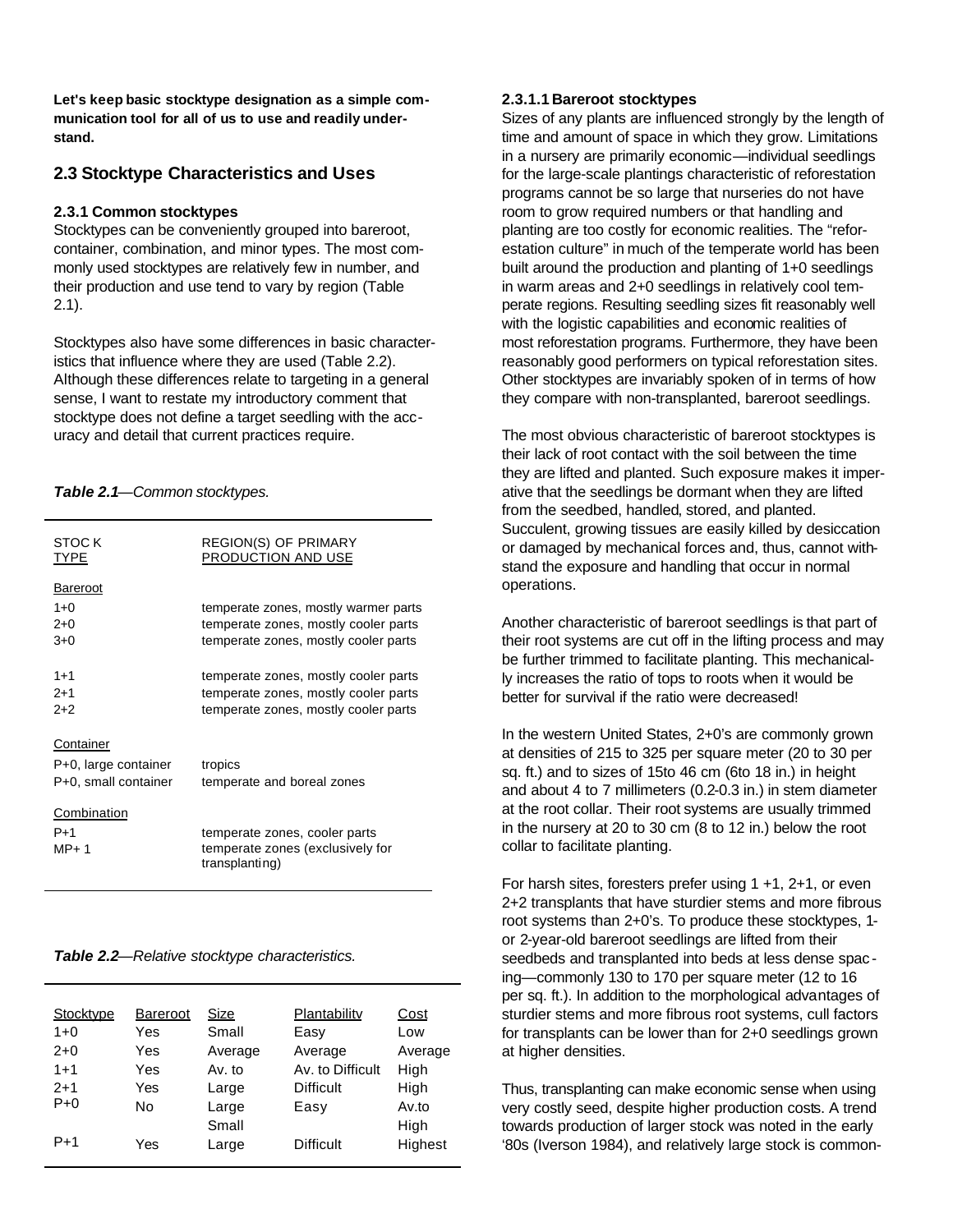ly used now. Informal discussions with nursery managers and reforestation specialists in the Pacific Northwest indicate that the 1+1 transplant has been rapidly gaining favor.

In warmer parts of the temperate zones, where species such as loblolly pine *(Pinus taeda* L.) in the southern United States grow at faster rates than species in cooler regions, 1 +0 seedlings are commonly planted. Seedling sizes approach or even exceed those of 2+0 seedlings grown in cooler climates. In cooler part of temperate zones, improved nursery practices in the past 15 to 20 years have led to increasing use of 1+0 stock of faster growing species—ponderosa pine *(Pinus ponderosa* Dougl. ex Laws.) grown in California and southwestern Oregon nurseries is a prime example. Sizes of this stock also approach or exceed that of 2+0 seedlings grown further north or in the interior West.

Use of 1+0 stock is attractive because of its short production cycle and lower costs. Thus, it has been tested and used even when the stock is smaller than average 2+0 seedlings (Jenkinson and Nelson 1983). Successful use of these smaller 1+0's is usually restricted to sites that are only low to moderately stressful or to situations where the stock can be given protection from environmental stresses of drought, competition, ravel, high radiation, animal damage, and so forth. As nursery technology keeps improving, the use of 1+0's will probably move northward as this stocktype more closely resembles current-day 2+0's and performs similarly.

#### **2.3.1.2 Container stocktypes**

In the tropics, where seedlings do not experience true dormancy, use of P+0 stock grown in large containers such as polyethylene bags has been common practice for many years. The lack of disturbance to the root systems allows planting of such stock while trees are not dormant. More recently, technology was brought to bear on development of small container systems for use in temperate and boreal regions (Tinus and Owston 1984). In these regions, containers with volumes of 65 to 165 cubic cm (4 to 10 cu. in.) are commonly used for one-year production schedules in greenhouses.

Use of relatively small seedling containers in the western United States began in earnest in the early 1970s. The main impetus was the attraction, for some, of a more automated and economical system of reforestation. For others, the attraction was the perceived biological advantage of an undisturbed root system. It was also believed possible that, because of production in a relatively controlled environment, container seedlings could be lifted on demand. This would allow for a somewhat extended planting season compared to bareroot stock.

One characteristic of this seedlings, when grown in containers of realistic size for large-scale programs, is that they tend to be smaller than 2+0 bareroot stock. Thus, they often need more protection from environmental factors such as solar radiation and animal damage than larger seedlings.

Although the plugs of potting mixture and roots make container-grown seedlings somewhat bulky to ship and handle, the relatively small size of the individual seedlings and their compact root systems make them easier to plant than bareroot stocktypes. This characteristic is particularly useful for planting where the soil is rocky or shallow or when planters are inexperienced.

Minor species, which are usually grown in relatively small quantities and often grow more slowly than the major tree species, are well-suited to container production. Small seedlots can be readily handled in greenhouses, and the controlled environment usually results in more rapid growth than in outdoor beds. This is particularly true in the western United States for species such as western hemlock *(Tsuga heterophylla* (Raf.) Sarg.) and true firs (Abies spp.), which tend to benefit from extended photoperiods and long growing seasons that are possible in many greenhouses. The controlled environment of greenhouses also allows such specialized production as, for example, growing trees in Oregon, Washington, or Idaho for planting in Alaska (Zasada and Owston 1990).

#### **2.3.1.3 Combination stocktypes**

Development of the P+1 stocktype was an effort to take advantage of the high growth potential of plug seedlings when placed in good growing environments (Hahn 1984). Transplanting of plug seedlings creates the largest reasonable seedlings with the most fibrous root mass possible in two growing seasons97presumably for the very toughest sites. Plug transplants are particularly useful to organizations or regions that have developed a plug-oriented nursery and planting system but find it necessary to have larger stock for some sites. British Columbia is a good example (Van Eerden and Gates 1990).

The miniplug-transplant technology takes the concept further by producing smaller but readily plantable stock in one year (Hahn, this volume; Hee et al. 1988; and Tanaka et al. 1988). Production in one year reduces costs and increases flexibility in reforestation planning (Tanaka 1988). Another alternative is to produce stock comparable in size to 2+192s in about 1.5 years (Hee et al. 1988).

#### **2.3.1.4 Minor stocktypes**

Other stocktypes that have not been used enough to be given common designations are: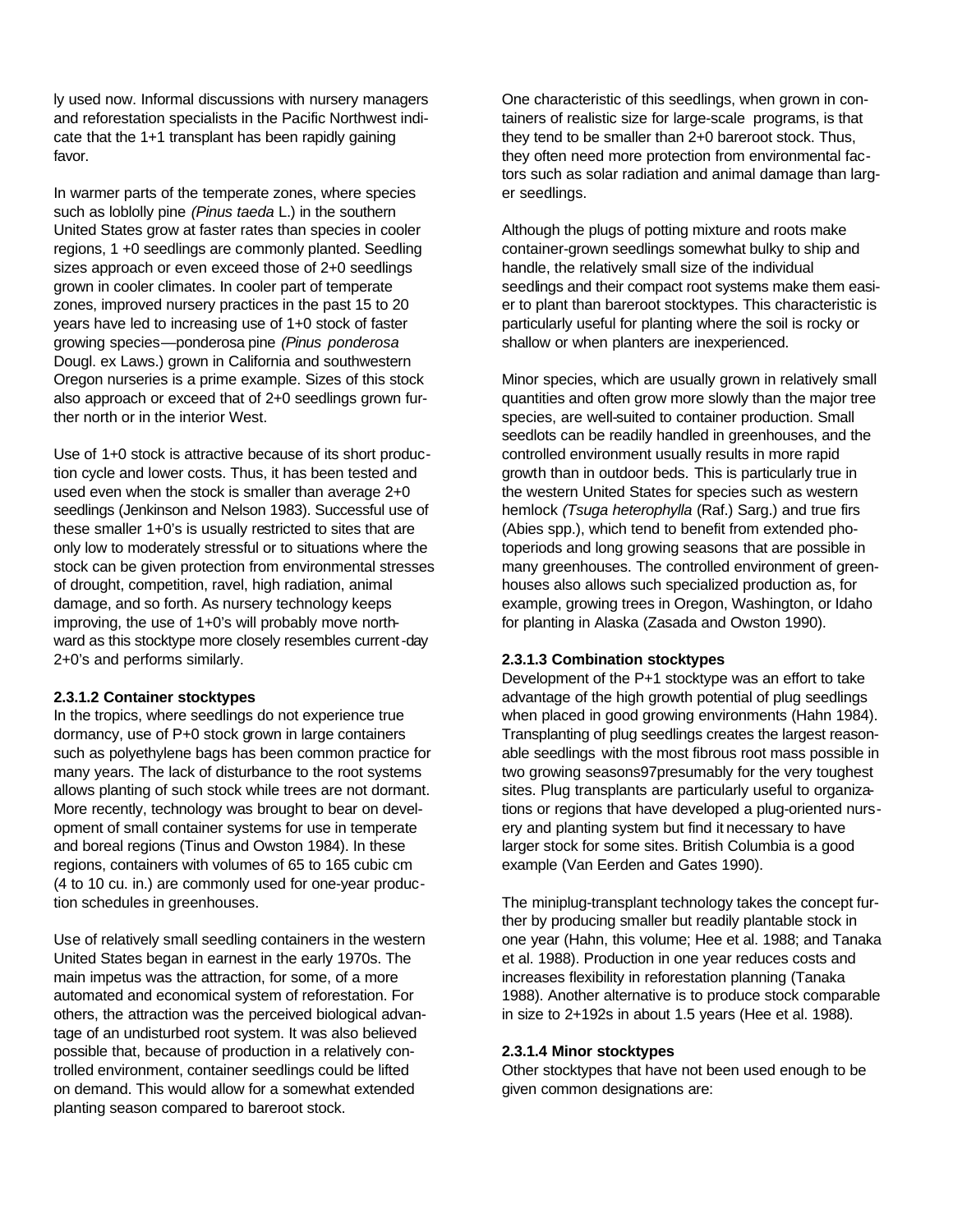Bedhouse seedlings—those grown in outdoor seedbeds under a greenhouse cover (Hansen 1983).

Seedlings grown in raised beds—e.g., the Dunneman process of using litter or duff (Maurer et al. 1986).

WildIings—young, naturally regenerated seedlings dug from roadsides or forest sites.

Cuttings—either rooted (also termed stecklings (Russell and Ferguson 1 990)) or, as in the case of *Populus spp.,* unrooted.

Someday, it may be common to use TC+1's; i.e., trans plants from tissue cultures (Ritchie and Long 1 986).

#### **2.4 Cost Comparisons**

The cost of nursery stock is only a small part of reforestation economics. Data from the Siuslaw National Forest in the Oregon Coast Range, for example, show that planting stock comprises only 10 percent of their total reforestation cost per hectare (Owston and Turpin, in press). Nevertheless, cost of stock should not be overlooked in planning a planting project. Table 2.2 indicates relative costs by stocktype, and Table 2.3 contains some specific values as an example of the widely varying costs of different stocktypes.

Reforestation planners have to use production costs along with estimated costs of handling, planting, protection, necessay replanting, and so forth to arrive at actual reforestation costs. A specific procedure for comparing alternatives has been developed for British Columbia; it takes into account costs, survival, and anticipated wood production (Tunner 1982).

**Table 2.3***—Examples of seedling costs by stocktype.*

Selling costs per thousand bareroot seedlings, USDA Forest Service nurseries in Oregon and Washington, 1990:

| Stocktvpe | Ave. Cost per M |
|-----------|-----------------|
| $1+0$     | \$125           |
| $2+0$     | 152             |
| $1 + 1$   | 233             |
| $2+1$     | 304             |
|           |                 |

Prices paid for container seedlings by some national forests in Oregon and Washington, 1990:

| 4-cu. in. cells  | $$120 - 130$ |
|------------------|--------------|
| 10-cu. in. cells | 228          |

#### **2.5 Comparisons of Field Performance**

Many comparisons of stocktype field performance are reported in the literature. There is even evidence that differences between types are discernible more than 20 years after planting (Krumlik and Bergerud 1985). However, after examining most of the reports, I have concluded that stocktype, by itself, makes very little difference—size and condition are the important factors. Hobbs (1984) reached a similar conclusion after reviewing the literature; i.e., he found no clear consensus favoring a particular stocktype. You will see plenty of evidence to support that conclusion in the rest of this volume.

At one time, I believed that the less-disturbed root systems and the opportunity for careful culturing of container seedlings would give them a clear performance advantage. But I have not seen that demonstrated consistently in the Pacific Northwest. What I have found instead, both from studies in which I have been personally involved and others reported in the literature, is that survival tends to be relatively similar among stocktypes and that the larger bareroot seedlings tend to maintain their initial advantage in stem height.

I recently summarized the results from almost 80 field comparisons of container-grown vs. bareroot seedlings



**Figure 2.1**—*Number of individual tests in southwestern Oregon, northern California, and coastal Oregon and Washington in which survival between bareroot and container stocktypes did or did not differ by more than 10 or 20 percentage points. All tests were 2 to 10 years old.*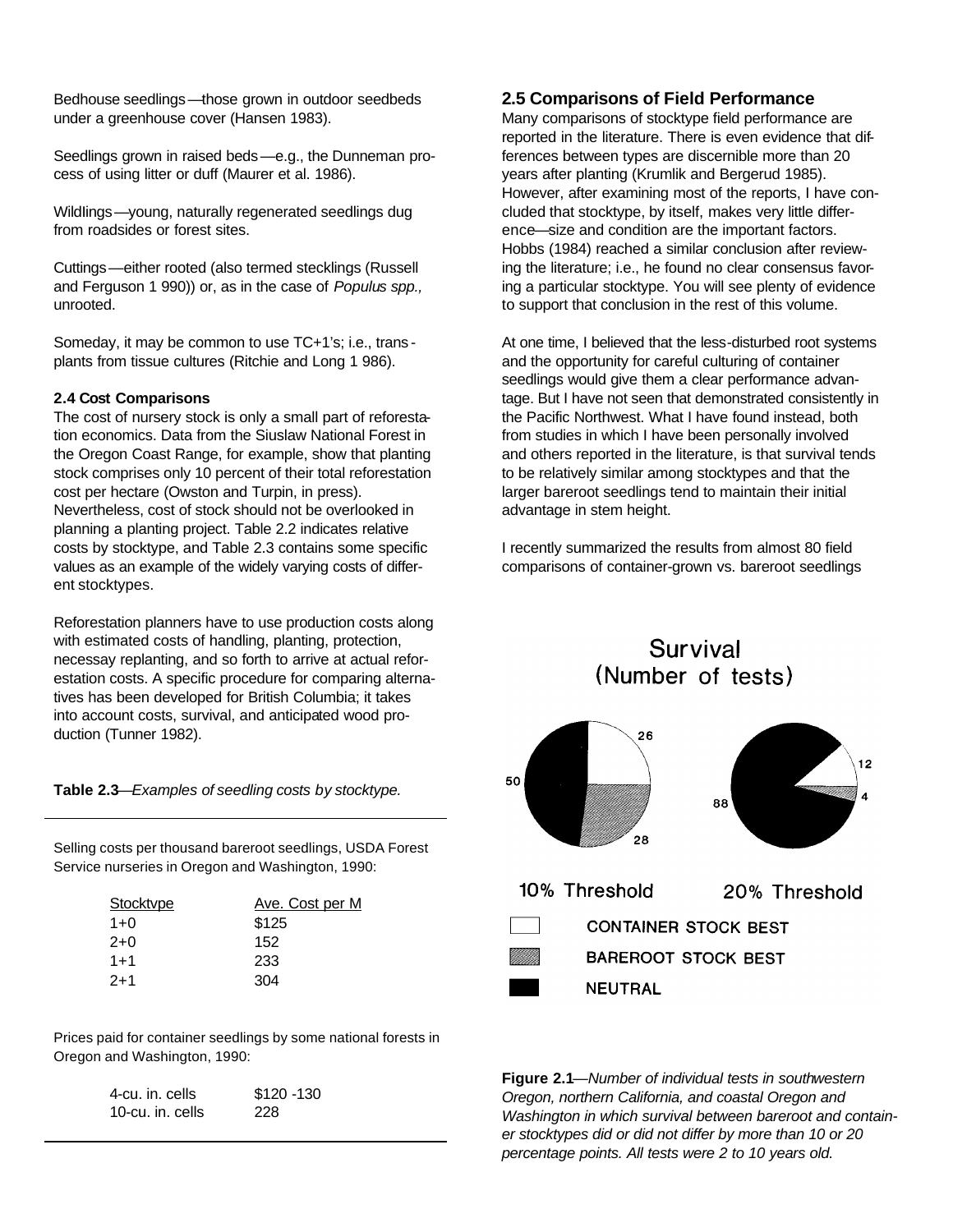(mostly 2+0's) that were installed in southwestern Oregon and northern California in the 1970s and 1 980s and 28 plots that were planted in the Oregon and Washington Coast Ranges in the 1970s. Sources used for this summary were Duddles and Owston (this volume), Helgerson et al. (1990, unpublished data), McDonald (1990, unpublished data), Owston (1990, unpublished data), and Walters (1990). All data were for trees at least two years old, and most of them were five to ten years old. Actual survival percentages varied widely for each stocktype. To see how they compared on the same sites, I developed frequency diagrams for survival and height that compared the number of individual tests in which one of the stocktypes did better, worse, or about the same as the other.

For survival, types were considered to have performed the same if their average survivals did not differ by more than 10 percentage points in one scenario or 20 percentage points in another (Figure 2.1). In about half the trials, average survivals for container and bareroot stock were within 10 percentage points of each other—very small differences given the wide variability of seedlings and microsites. Furthermore, one stocktype came out ahead just about as many times as did the other. When 20 percentage points were used as the threshold difference for survival, most of the comparisons showed no difference.

# Height (Number of tests)



10% Threshold 20% Threshold **CONTAINER STOCK BEST BAREROOT STOCK BEST NEUTRAL** 

Figure 2.2—*Number of individual tests in southwestern Oregon, northern California, and coastal Oregon and Washington in which total height between bareroot and container stocktypes did or did not differ by more than 10 or 20 percent. All trials were 3 to 10 years old.*

Although there appears to have been a slight tendency for container seedlings to perform better based on this threshold, I do not feel that the data are convincing enough to draw any conclusions.

For height, the threshold values used were 10- and 20 percent differences between the stocktypes (Figure 2.2). Height data from tests that were at least 3 years old were available from all of the coastal tests and 46 of those in southwestern Oregon and northern California. Forty-one percent of the tests showed less than ten-percent difference between stocktypes, but bareroot seedlings were taller in many more instances than were container seedlings. At the 20-percent level, where differences probably are important, less than 10 percent of the comparisons were different.

For those interested in a brief description of container vs. bareroot trials over a wider geographical area, see Sloan et al. (1987). For a wide range of sites, I believe that most of the current types will perform acceptably if they are sturdy plants that are in good physiological condition and are handled and planted with care. That includes being given protective treatments appropriate for the site onto which they are being planted. The only exception I can think of is the better plantability of small container stock in very rocky or shallow soils.

# **2.6 Are Stocktype Comparisons Useful?**

That depends. I think the evidence is sufficient to conclude that all current stocktypes can perform well if they are grown and used properly. Thus, I see no further need for the broad-scale comparisons that were needed when container technology was in its infancy. Morphology and physiology vary so much within stocktypes that it makes little sense to make management decisions based on broad comparisons or to extrapolate from narrow ones.

I do feel, however, that empirical comparisons have their place. I believe they are appropriate for specific combinations of planting stock and nurseries and for specific types of sites or reforestation situations. But if practices or management change, do not assume that the stocktypes will perform the same as before.

One statement published long ago comes very close to matching current conventional wisdom: "The results of the experiments with western yellow and western white pine showed that, other factors being equal, large stock survived better than small stock, that transplants are usu-ally preferable to seedlings, that stock with roots eight inches long or longer succeed better than stock with shorter roots, and that a low top-root ratio indicates better planting stock than a high ratio." (Wahlenberg 1928). Examination of Wahlenberg's data shows, however, that his stock was much smaller and the results much poorer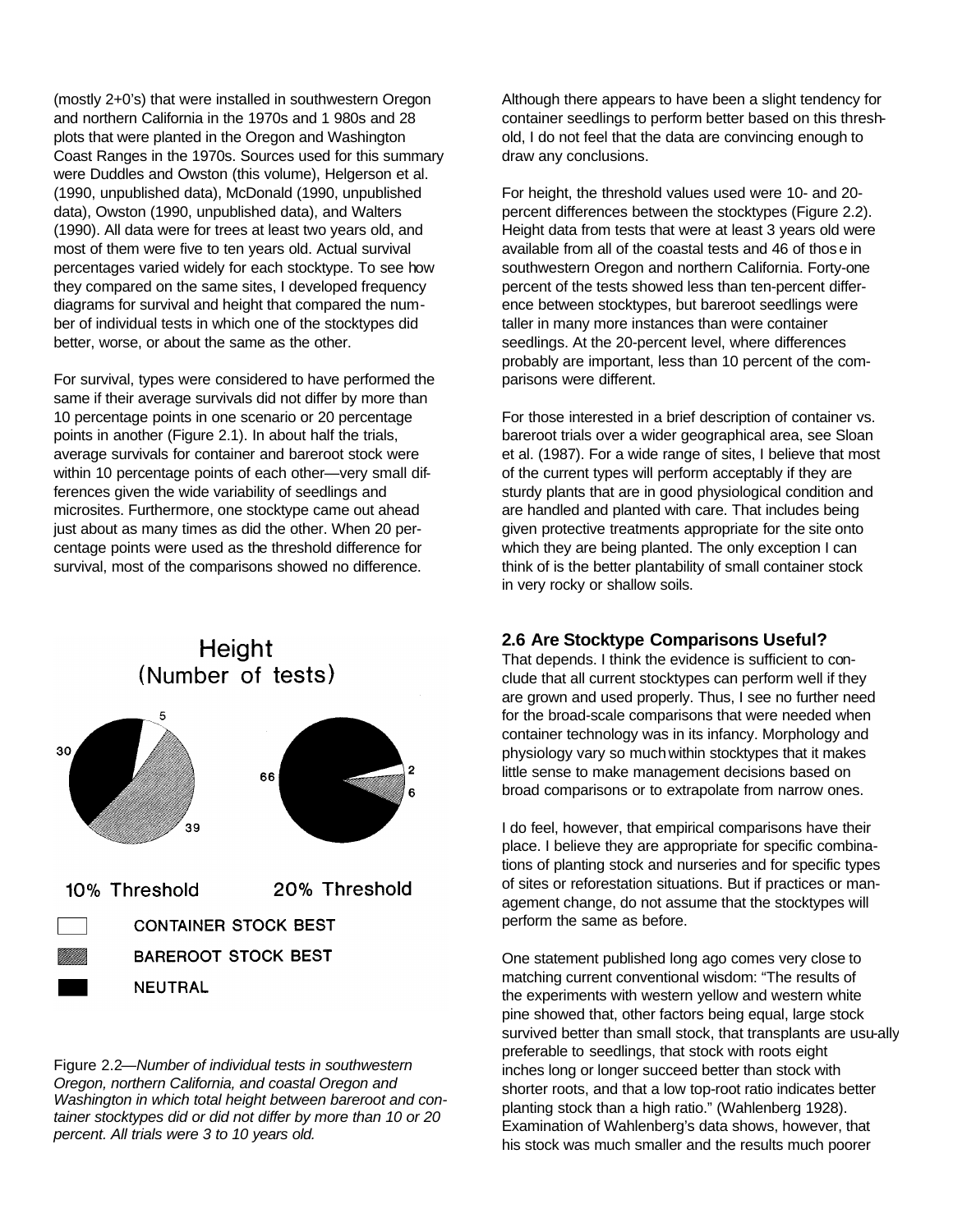than would be acceptable by current standards. It is the quantitative rather than relative results that determine success or failure of reforestation programs.

Whatever comparisons are made, the morphology and physiology of the test stock should be characterized. It is those characteristics and their interaction with the environment, rather than the stocktype, per se, that will largely determine how the stock performs.

# **2.7 Why Bother With Stocktype Designation?**

Use of stocktype won't put you in the bull's-eye, but it might point you in the general direction of the target. Here are some suggested guidelines for those responsible for plantation establishment:

- 1. There is no substitute for a well-planned prescription that takes numerous factors of site, logistics, and costs into account.
- 2. Once the seedling parameters have been established, arrange for production of that stock with a nursery that you know from experience or reputation will pro vide a consistently good product at a reasonable price. The stocktype will influence factors such as protection required, lead time needed for ordering, and so forth. But, unless you are under constraints such as lack of time or some specific condition men tioned below, the stocktype probably will not greatly influence performance as long as the seedlings meet size and condition specifications.
- 3. There are a few situations where particular stocktypes fit better than others:
	- a. P+0's are the easiest stocktype to plant. Use them when the soil is too rocky or shallow to do a good job of planting bareroot stock.
	- b. Consider 1 +0's for use on sites where stress fac tors are low.
	- c. If stress factors are critical (competition, ravel, temperature extremes, animals, and so forth), only use small stocktypes (P+0's or 1+0's) if the fac tor(s) can be mitigated.
	- d. Do not plant plugs in the fall on sites prone to frost heaving. Until their roots grow into sur rounding soil, plugs are more easily pushed out of the ground than bareroot seedlings.
	- e. Use a large stocktype (as long as the tops and roots are well-balanced) on sites where stress fac tors cannot be sufficiently mitigated.

# **LITERATURE CITED**

- Duddles, R.E.; Owston, P.W. Performance of conifer stocktypes on national forests in the Oregon and Washington Coast Ranges. This volume.
- Hahn, P.F. The use of styroblock 1 & 2 containers for P+1 transplant stock production. This volume.
- Hahn, P.F. 1984. Plug + 1 seedling production. In: Duryea, M.L. and Landis, T.D. eds. Forest nursery manual: production of bareroot seedlings:1 65-181. The Hague: Martinus Nijhoff/Dr W. Junk.
- Hansen, David C. (Swede). 1983. Bedhouse seedling production. In: Sawyer, R.A. comp. Proceedings of the 1982 Western Nurserymen's Conference:27-35. August 10-12, 1982. Ashland, Southern Oregon State College, Medford, Oregon.
- Hee, S M.; Stevens, T.S.; Walsh, D.C. 1988. Production aspects of mini-plug™ transplants. In: Landis, T.D. ed. Proceedings, combined meeting of the western forest nursery associations: Western Forest Nursery Council, Forest Nursery Association of British Columbia, and Intermountain Forest Nursery Association:168-1 71. Gen. Tech. Rep. RM-167. Fort Collins, Colorado: U.S. Department of Agriculture, Forest Service, Rocky Mountain Forest and Range Experiment Station.
- Helgerson, O.T. et al. 1990. Unpublished data. On file with: Forestry Intensified Research Program, Forest Research Laboratory, Oregon State University, Corvallis, Oregon 97331.
- Hobbs, S.D. 1984. The influence of species and stocktype selection on stand establishment: an ecophysiological perspective. In: Duryea, M.L.; Brown, G. eds. Seedling physiology and reforestation success:179- 224. Dordrecht: Martinus Nijhoff/Dr W. Junk.
- Iverson, R.D. 1984. Planting-stock selection: meeting biological needs and operational realities. In: Duryea, M.L.; Landis, T.D. eds. Forest nursery manual: production of bareroot seedlings:261 -266. The Hague: Martinus Nijhoff/Dr W. Junk.
- Jenkinson, J.L.; Nelson, J.A. 1983. 1-0 Douglas-fir: a bareroot planting option. In: Sawyer, R.A. comp. Proceedings of the 1982 Western Nurserymen92s Conference:63-76. August 10-12, 1982. Ashland, Southern Oregon State College, Medford, Oregon.
- Krumlik, G.J.; Bergerud, W. 1 985. Survival and growth of Douglas-fir stock types 21 years after planting. Research Note No. 96. Victoria: British Columbia Ministry of Forests. 26 p.
- Maurer, N.L.; Racey, G.D.; Hutchison, R.E. 1 986. The Dunnemann option: small scale production of tree seedlings. Forest Research Report No. 113. Maple: Ontario Tree Improvement and Forest Biomass Institute, Ministry of Natural Resources. 16 p.